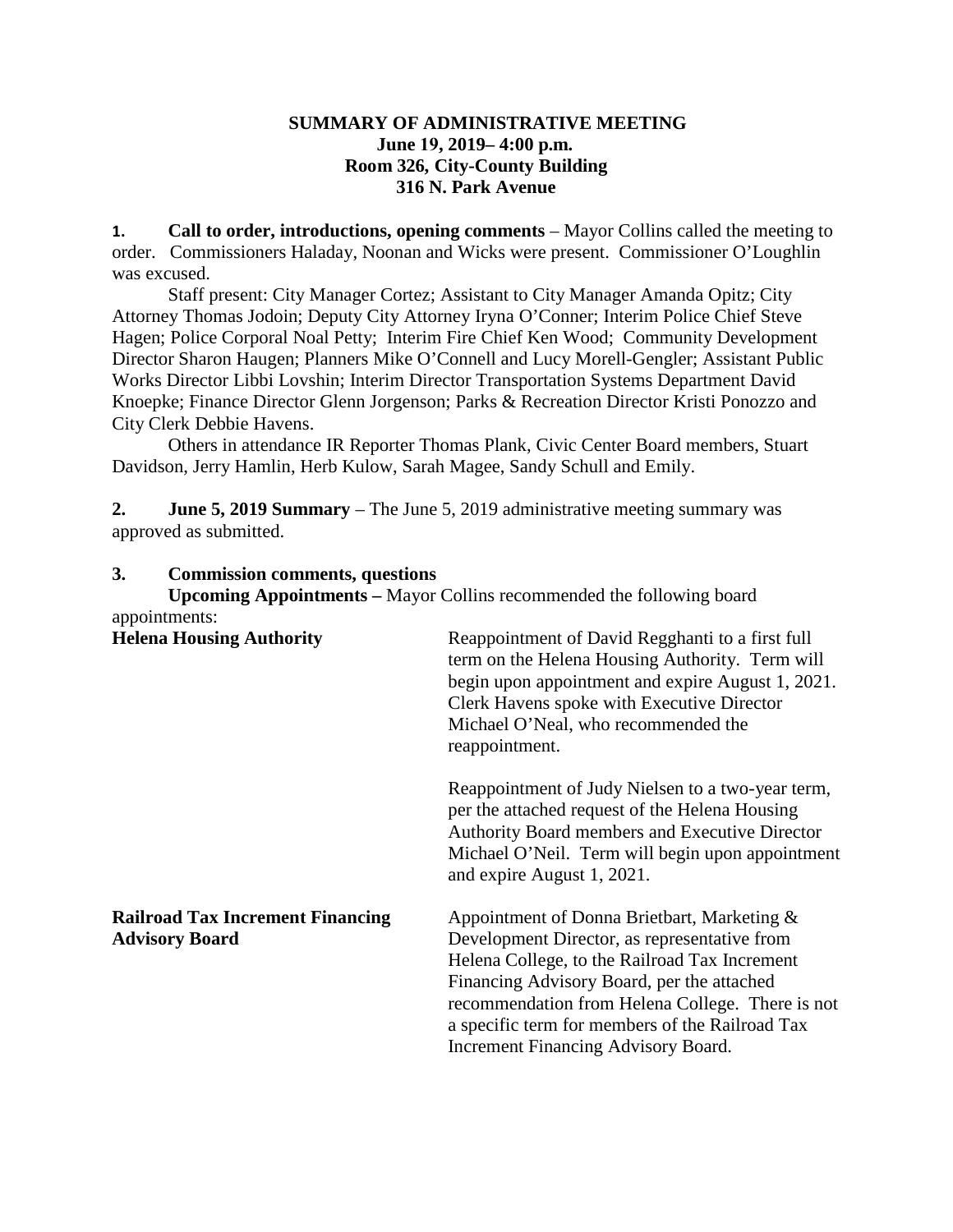**Civic Center Board Correspondence –** Civic Center Board Chair Judy Kline addressed the commission and referenced the letter the Civic Center Board sent to the Mayor and Commissioners on May 23, 2019.

Mike DaSilva, Bonnie Lorang, Riley Johnson and Gery Carpenter addressed the commission regarding the Civic Center correspondence and the proposed changes to the operation of the building and staff.

**4. City Manager's Report –** Manager Cortez confirmed the July 2, 2019 joint work session has been cancelled. Commissioner Noonan asked that Custer Avenue discussion be on the August 6 joint work session agenda.

### **5. Department Requests –**

# **Finance Department – FY20&21 Budget – Final Discussion before Adoption –**

Director Jorgenson stated the commission will consider final adoption of the FY20&21 budgets at the June 24, 2019 city commission meeting. If there are any questions or proposed amendments this is the time for discussion. There were no questions or discussion from the commission.

**City Attorney – Process for Administrative Meeting Agenda – Executive Sessions** – Attorney Jodoin stated generally past practice for placing agenda items on a future commission administrative meeting has typically been by consent of three commissioners expressed during commission comments at prior administration meetings. This has not always been the practice for every subject or topic. As well, the city manager retains the authority to set the commission meeting agendas.

Commissioner Haladay stated it is a courtesy, if a commission member requests an item be on an agenda, it is added. Two commission members can call for a special meeting, per the bi-laws.

Executive Sessions- Litigation Strategy. Recent experience with litigation strategy executive sessions warrants commission discussion regarding (1) the process for deciding when and how a meeting should be closed for litigation strategy and (2) how the public can provide meaningful public comment prior to commission decision with respect to litigation. Past practice has been a request from the city attorney via the city manager to set an executive session to discuss litigation strategy. The city clerk would then set up and notice a commission meeting for such purposes. Since the commission may want to take specific public comment on the subject of the executive session before entering into litigation strategy, discussion it may be necessary to reconsider the steps that should be taken to call for an executive session to discuss litigation strategy.

Commissioner Noonan referred to the May 20 Executive Session; it was noticed as a closed meeting and then people showed up; he then asked if it was improper to take public comment. Attorney Jodoin Thomas stated any time the commission meets, they have to take general public comment on any subject; it is not a closed meeting until the Mayor makes the findings to close the meeting to discuss litigation strategy. After the closed portion, the meeting is then opened to the public. In this particular case, not everyone felt there was going to be public comment taken and there was the perception that it is was secret meeting and only one side offered public comment.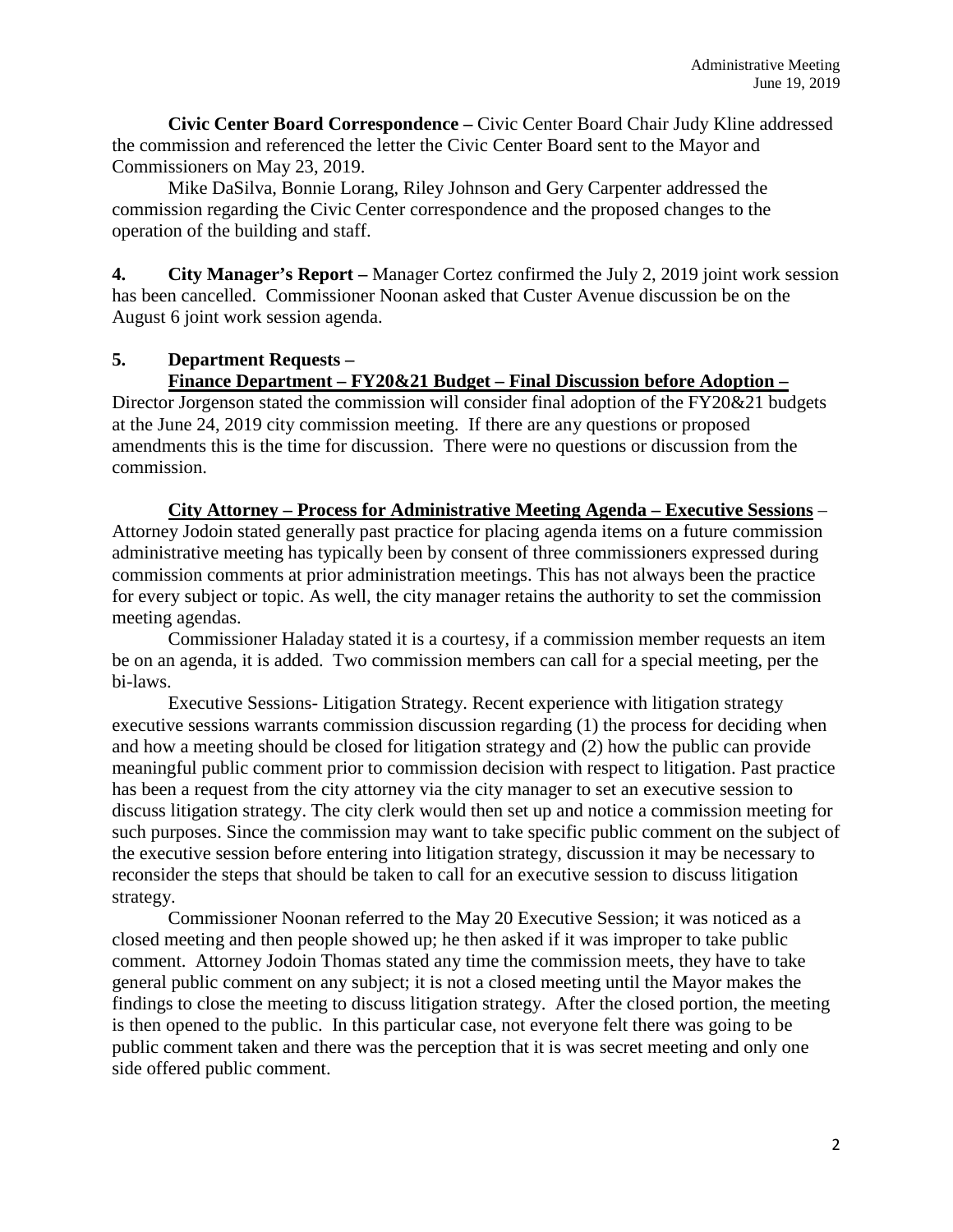Commissioner Noonan asked when the meeting is noticed, it should state the commission would accept public comment. Attorney Jodoin stated that is the decision the commission needs to make, do you want to take public comment even before a decision is made to close the meeting.

Commissioner Wicks stated she is comfortable with accepting public comment at the beginning of the meeting; that way if the executive session goes long, the public is not forced to sit and wait; it is important to hear the public comments before the commission goes into executive session. Commissioner Wicks stated concerning calling for executive session, she is comfortable with the city manager/city attorney designating when an executive session needs to be scheduled.

Commissioner Haladay concurred to accept public comment at the beginning of the meeting; it makes sense to do it upfront. He then referenced the litigation strategy piece with the Helena Hunters v. Marten and noted the Forest Service requested the city become involved in the lawsuit. Commissioner Haladay suggested the commission might want to place specific items on an administrative meeting agenda for discussion prior to making a decision to hold an executive session. He stated there are other situations when the city manager/city attorney should determine if an executive session is necessary.

Attorney Jodoin again emphasized the commission will take public comment prior to closing a meeting.

Commissioner Noonan stated no decision was made at that meeting and asked if another meeting should be held to accept public comment. Attorney Jodoin stated he and Manager Cortez has discussed holding a general public comment meeting, here the commission would accept public comment. There are some community members who feel a "no" decision is still a decision. Attorney Jodoin stated the commission could schedule a listening session.

Commissioner Wicks suggested she would like to separate the open meeting discussion from the lawsuit issue because the two groups weighing in are having some friction in the community. She wants to provide the opportunity for public comment on issues they are facing; she does not necessarily want to tie it to a litigation strategy the commission has yet to decide on. She would like to approach it head-on and work with the contractor to bring these two groups together so we hopefully can have some positive dialog and start making some headway with some of the issues. She concurred with Commissioner Haladay, if the city is already involved with the litigation, she does not have any problem with the city manager/city attorney determining if an executive session should be scheduled. However, if the ask is do we want to be involved; the commission should discuss and make the recommendation.

Attorney Jodoin summarized there is a distinct difference between the city of Helena already being involved in litigation and asking to become involved with litigation. Jumping into litigation is much different as there are political concerns. If the city is already involved, staff will keep better track of thinking about public involvement; staff will change the agendas so we get make the findings if the meeting should be closed.

Commissioner Haladay stated in regards to the notices, for example we decide to have a listening session, would we be noticing there may be a closed session at the close of the listening session or does the agenda have to notice there may be a closed session. Attorney Jodoin stated the easy answer is if you think there is going to be a closed session, it should be advertised; however, he will think about it some more.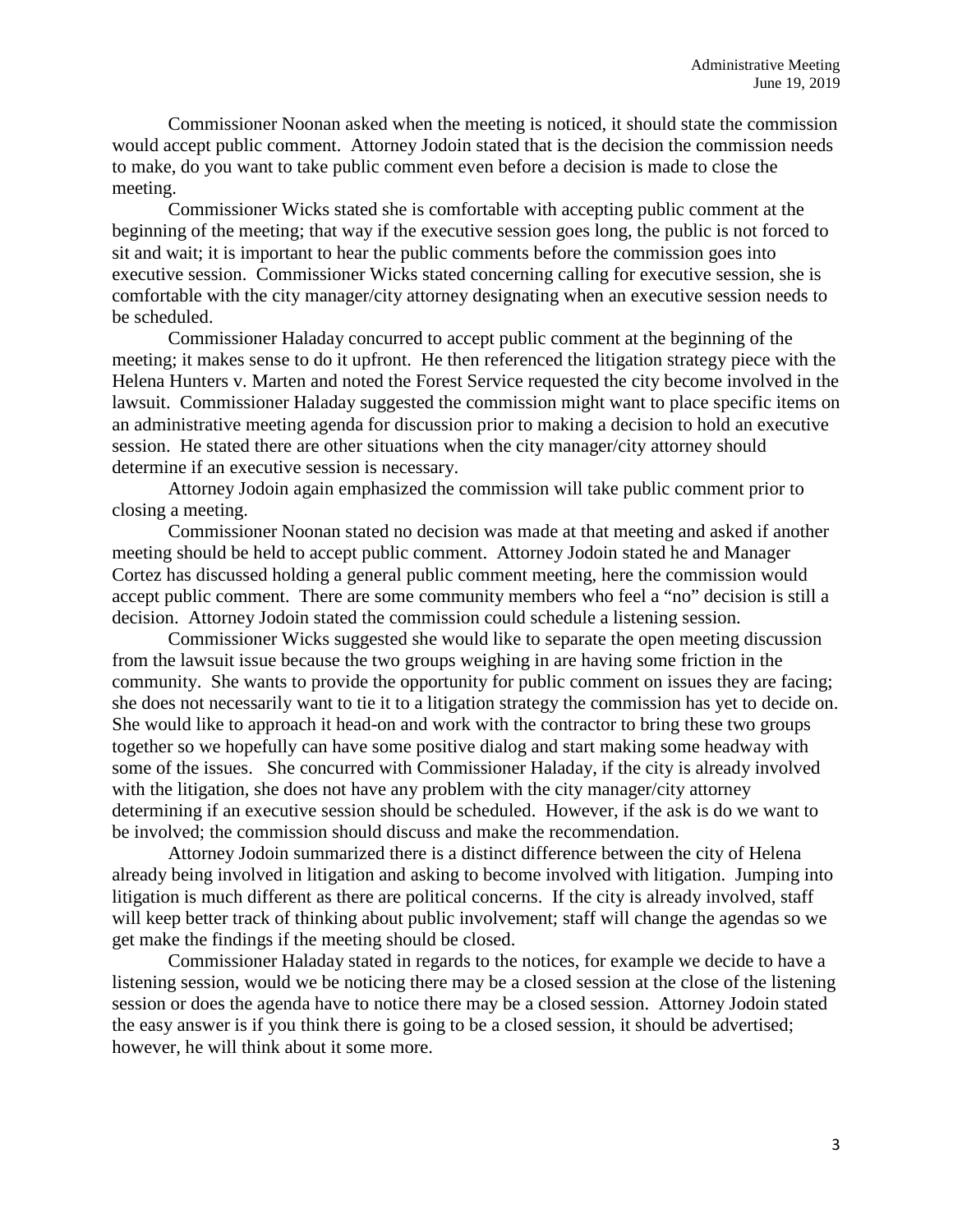# **6. Department Presentations**

**Police Department – Active Shooter Response Presentation –** Chief Hagen introduced Corporal Petty who provided a presentation on the Run, Lock, and Fight principal for active shooter situations.

Commissioner Noonan reiterated active shootings do happen in Helena.

**Community Development –** Director Haugen introduced Planners Michael McConnell and Lucy Morell-Gengler who presented an update on the Growth Policy. The city hired SCJ Alliance, the consultant commissioned to update the City's Growth Policy, has drafted goals and objectives based on previous community outreach activities; the draft goals and objectives plus comments from those outreach activities are attached. The community will have an opportunity to comment on these draft goals and objectives at the events scheduled for July 16 -18th. Informational flyer attached. Information about the update will be available online as well as an online comment form and survey.

# **Future Events:**

May and June - Outreach activities with various community groups

Groups met with or scheduled so far. Hike Helena, HCC, Railroad TIF Advisory Board, HBIA Board, East Helena Planning Board/City Commission, Downtown Helena Inc., Tourism BID, Helena Young Professionals

July 16-18 - Consultants will be back in Helena for three days. During this time, staff and the consultants will conduct "pop up" events, two community meetings, and provide updates to the Consolidated Planning Board, Growth Policy Working Group, and City Commission.

August - Planning Board and City Commission start work sessions

September - Final review of draft document

October - Planning Board public hearing

November - City Commission public hearing

# **Growth Policy out-reach activities to date:**

January -Consultant in Helena and conducted 9 stakeholders' meetings and met with staff, Consolidated Planning Board, Helena Citizens Council, and the City Commission March- Home Builders Show & Lifestyle Expo booth -over 200 comments received

April – Four-day Storefront Studio on the Walking Mall; drop-in discussions, additional stakeholder meetings, and two community workshops

Continual – providing for on line comments and survey; website and

Facebook updates; and staff "open-door" to anyone wishing to comment.

Mayor Collins thanked staff for what has been done and encouraged further public involvement.

**City Attorney – Robert Maffit and MILP, Inc., v. City of Helena** – Attorney Jodoin and Deputy City Attorney O'Connor reported on February 2015, Mr. Maffit and Montana Independent Living Project, Inc., ("MILP") filed a discrimination complaint against the City with the Montana Human Rights Bureau ("HRB"). The complaint alleged that the City's public transportation system was operated in a discriminatory manner. Ultimately, Mr. Maffit and MILP withdrew their discrimination complaint prior to the HRB issuing its findings, in August 2015.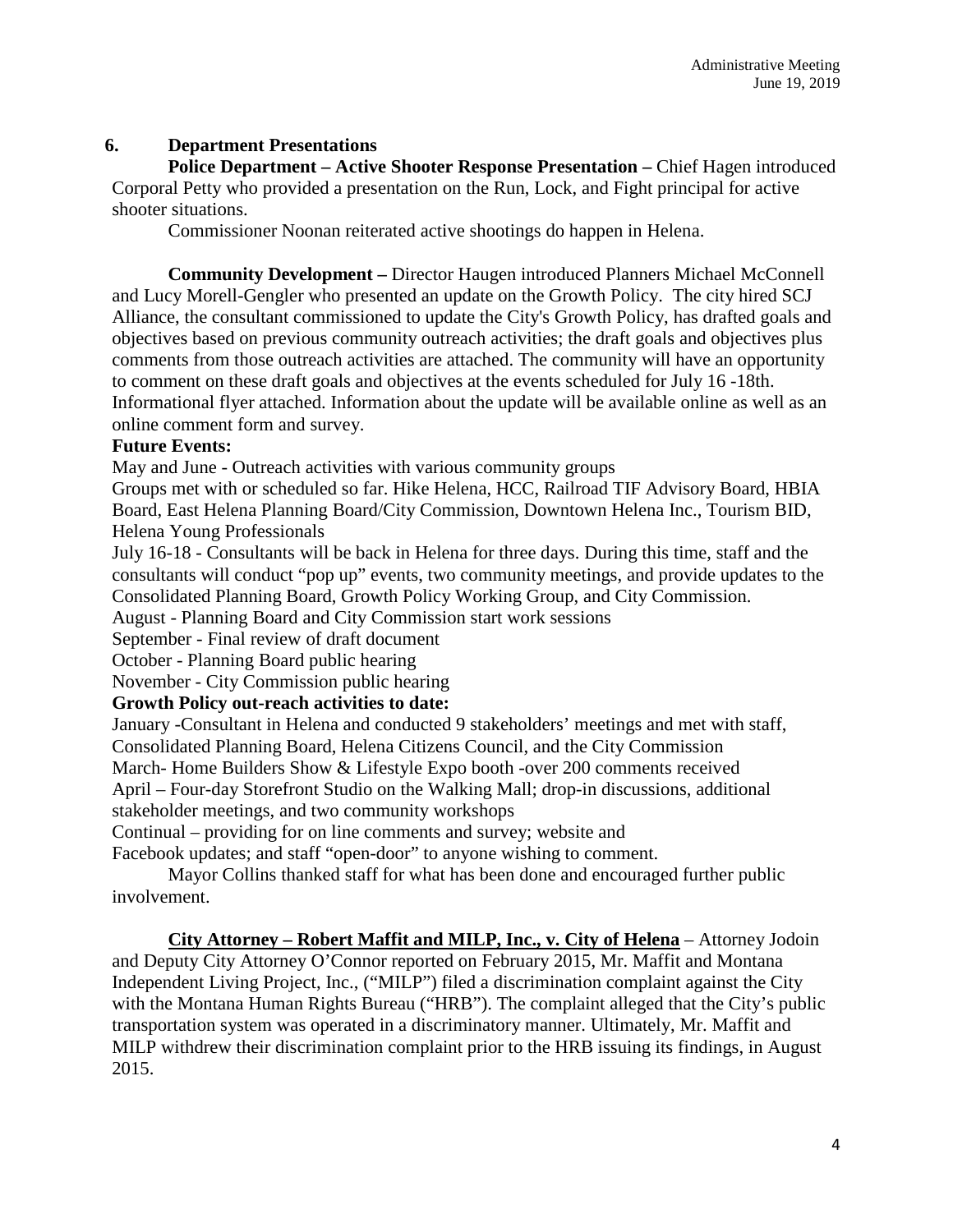On the same date that Mr. Maffit and MILP withdrew their discrimination complaint, they filed a retaliation complaint with the HRB. Originally, this complaint named a number of city employees and elected officials as respondents. However, later the complaint was amended to name the City as the sole respondent. The complaint alleged that several city employees and elected officials engaged in retaliatory behavior towards Mr. Maffit and MILP during the pendency of their discrimination complaint. The city and the complainants engaged in mediation over several months, which was ultimately unsuccessful. On March 11, 2016, the HRB issued a "no reasonable cause" finding on the retaliation complaint and issued a right to sue letter to the complainants.

Pursuant to the right to sue letter, the complainants could either file objections to the dismissal to the Human Rights Commission within 14 days or file a civil action for appropriate relief on the merits of the case in district court within 90 days. The complainants did not file any objections with the Human Rights Commission. However, the complainants did file a complaint in district court on June 8, 2016.

The district court complaint was served on the City on June 4, 2019. The complaint contains two counts. The first count realleges the allegedly retaliatory behavior engaged in by city employees and elected officials in the complainants' HRB retaliation complaint. The second count alleges that the HRB misinterpreted a point of law when it issued its "no reasonable cause" finding. Specifically, the issue is whether or not an entity other than a natural human individual, such as a corporation, can avail itself of Montana's laws prohibiting retaliation.

An extension has been granted until July 25, 2019.

The City Attorney's office has had initial contact with the plaintiffs' counsel and is evaluating response options.

# **7. Committee discussions**

Helena Citizens Council – No report given.

**8. Review of agenda for June 24, 2019 Commission meeting –** Commissioner Wicks referred to agenda item 11A - acquisition of property from Prickly Pear Land Trust and asked for clarification on what the is being requested. Attorney Jodoin stated the property is on the westside of the city and adjacent to Mount Helena. PPLT purchased the property and the city will acquire it for a nominal price of \$10.00 and specific conditions.

Commissioner Wicks referred to final passage of ordinances for the Downtown and Transitional Districts and asked if the commission will see these one more time. Attorney Jodoin stated this is final passage and asked if the commission has any amendments, they forward them to his office prior to the meeting. This will allow the amendments to be in writing, available for the commission and public to view.

**9. Public comment –** Sandy Schull, Birds & Beasley, representing Downtown Helena and the Parking Commission, asked the commission to consider allowing some streets to have angle parking on one-side and suggested Broadway and Cruse Avenues as streets to consider. Ms. Schull also addressed the emergency snow routes and recognized the great job the street division this past winter. She requested the no parking for the downtown emergency snow routes be changed from the current 8:00 a.m.-5:00 p.m. to no parking from 5:00 p.m. to 5:00 a.m., the same as the capital complex.